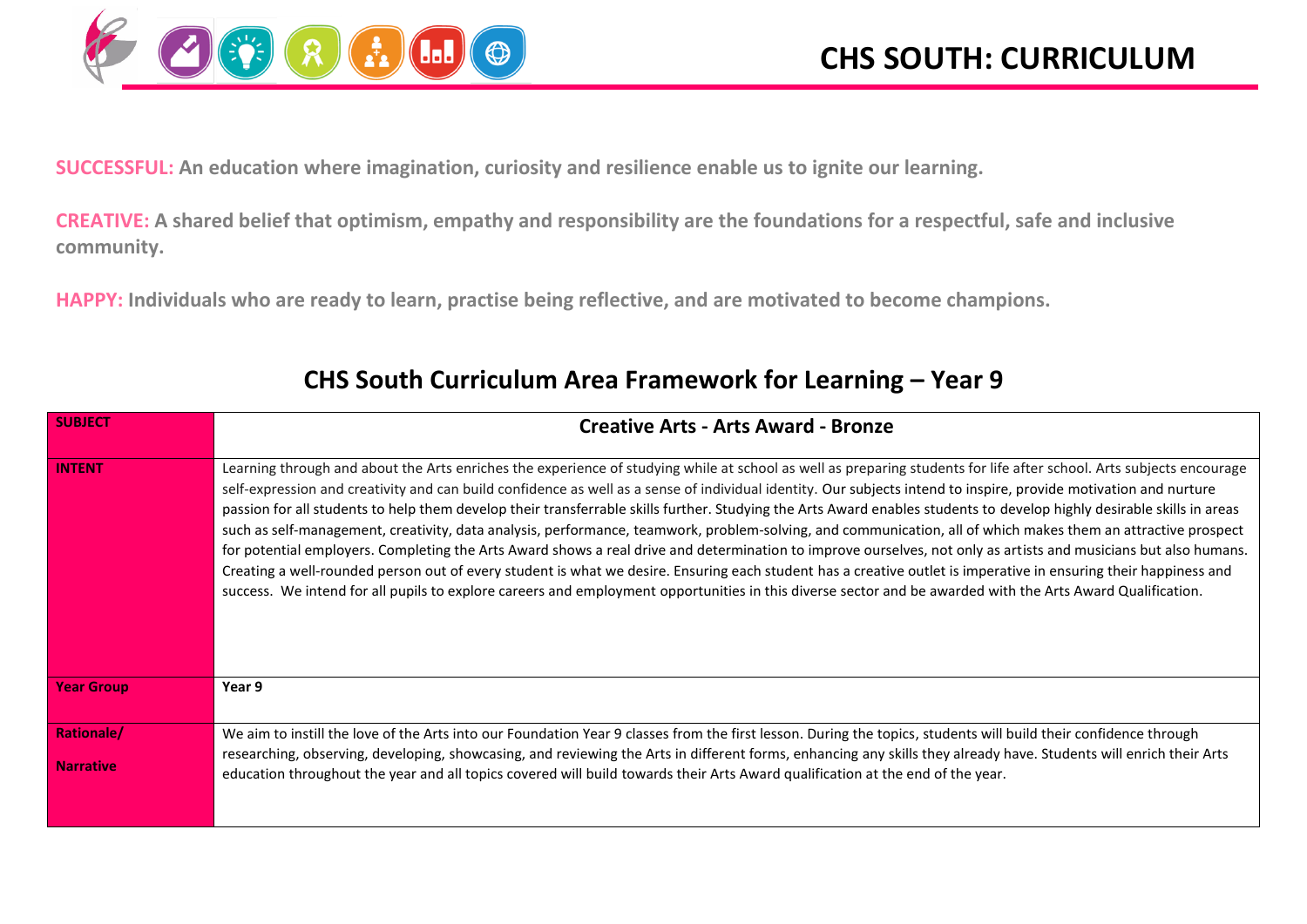

## **CHS SOUTH: CURRICULUM**

|                         | <b>Autumn</b>                                                                                                                                                                                                                                                                                                                                                                                                   | <b>Spring</b>                                                                                                                                                                                                                                                                                                                                                                                                    | <b>Summer</b>                                                                                                                                                                                                                                                                                                                                                                                                                                                                                                                                                                                                                                                                                |
|-------------------------|-----------------------------------------------------------------------------------------------------------------------------------------------------------------------------------------------------------------------------------------------------------------------------------------------------------------------------------------------------------------------------------------------------------------|------------------------------------------------------------------------------------------------------------------------------------------------------------------------------------------------------------------------------------------------------------------------------------------------------------------------------------------------------------------------------------------------------------------|----------------------------------------------------------------------------------------------------------------------------------------------------------------------------------------------------------------------------------------------------------------------------------------------------------------------------------------------------------------------------------------------------------------------------------------------------------------------------------------------------------------------------------------------------------------------------------------------------------------------------------------------------------------------------------------------|
| <b>KNOWLEDGE: Art</b>   | Part C:<br>Research a range Artists and<br>there chosen styles<br>Researching an Artist and write a<br>$\overline{\phantom{a}}$<br>review about their life and work<br>Creating a copy of the Artist work.<br>$\overline{\phantom{a}}$<br><b>Researching Arts careers</b><br>$\overline{\phantom{a}}$<br>Creating and developing a graphic<br>design poster/ advertisement<br>Completing a personal reflection. | Part A:<br>Part B:<br>Research a<br>Researching local<br>range of Genres,<br>and non-local Art<br>Art movements<br>Galleries.<br>and Types of Art<br>Writing a review<br>$\blacksquare$<br>Take part in Art<br>of a gallery,<br>$\overline{\phantom{a}}$<br>workshop<br>exhibition, they<br>have visited.<br>Completing a<br>$\blacksquare$<br>Completing a<br>personal<br>reflection<br>personal<br>reflection. | Part D:<br>Researching different skills within the Arts<br>$\overline{\phantom{a}}$<br>Deciding and planning their specific skill share<br>$\overline{\phantom{a}}$<br>Practicing and creating a skill share<br>$\overline{\phantom{a}}$<br>Delivering their skill share to a partner/class<br>$\overline{\phantom{a}}$<br>Complete a self and peer review of their chosen<br>$\overline{\phantom{a}}$<br>skill share<br>Completing a personal reflection.                                                                                                                                                                                                                                   |
| <b>KNOWLEDGE: Music</b> | Part A:<br>Learn what chords are and how to<br>play them individually and as an<br>ensemble<br>Learn what a melody is and how<br>to play a melody along with the<br>chords<br>Learn about effective rehearsal<br>time and how to make a band<br>Perform in your band in front of<br>$\overline{\phantom{a}}$<br>the class<br>Complete a personal reflection.                                                    | Part D:<br>Research different skills within the Arts<br>$\mathbf{r}$<br>Decide and plan your specific skill share<br>$\overline{\phantom{a}}$<br>Practice your skill and how to share<br>$\overline{\phantom{a}}$<br>Deliver your skill share to a partner<br>$\blacksquare$<br>Deliver your skill share to the class<br>$\overline{\phantom{a}}$<br>Review skill share<br>Complete a personal reflection.       | Part C:<br>Part B:<br>Research a range of<br>Learn how to<br>Genres, Artists,<br>review as a<br><b>Albums and Concerts</b><br>journalist<br>Watch an event<br>Pick an Artist and do a<br>$\overline{\phantom{a}}$<br>and create a<br>poster, presentation<br>or practice a song by<br>review for a blog<br>this Artist<br>/ magazine<br>Present your<br>Present your poster,<br>$\overline{\phantom{a}}$<br>presentation or<br>review to the<br>perform your song<br>class as a poster,<br>Research different<br>PowerPoint, or<br>$\sim$<br>music careers and find<br>journal<br>out about them in<br>Complete a<br>detail<br>personal<br>reflection.<br>Complete a personal<br>reflection. |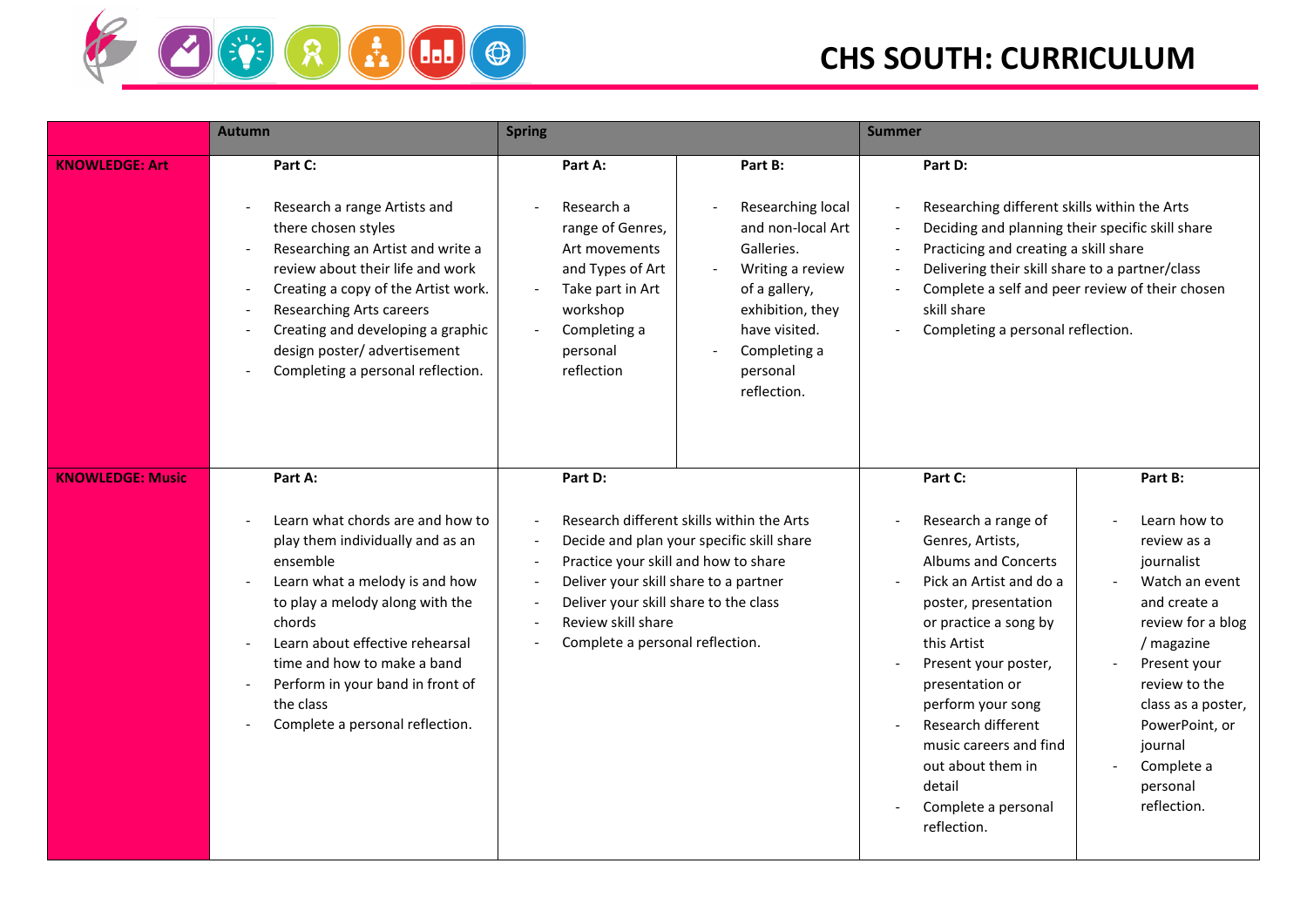

## **CHS SOUTH: CURRICULUM**

| <b>SKILLS</b>            | Inspirational Skills: Through using<br>research skills, students will be able to<br>find inspiration for their Arts Award<br>and will be able to be influenced by<br>their surroundings.<br><b>Exploration Skills: Through</b><br>researching Art Galleries, Artists,<br>Music Venues and Musicians, students<br>will be able to explore new<br>environments and Arts enriched<br>expertise.<br>Creation Skills: Through using an<br>accomplished Artist or Musician's<br>work, students will be able to create a<br>copy of this work, imitating the skills<br>the professional Artist or Musician has<br>used.<br><b>Presentation Skills: Students will be</b><br>able to present their finished piece of<br>art or music at a raw stage. | Inspirational Skills: Through an Arts Careers<br>event in school, students will be open to<br>inspiration from people within the Arts industry<br>and can develop ideas as to where they could use<br>their Arts Skills in the workforce.<br>Exploration Skills: Through a trip to Media City,<br>students can explore the Arts in context, seeing<br>how the skills they are developing can be used in<br>the world around them.<br>Creation Skills: Through using an accomplished<br>Artist or Musician's work, students will<br>independently create their own piece inspired by<br>chosen Artist or Musician.<br>Presentation Skills: Students will be able to<br>present their work and teach a new skill they<br>have learnt. | Inspirational Skills: Having an End of Year Showcase to<br>work towards can serve as great inspiration for<br>students. Students will be using chosen skills to put<br>together a showcase themselves.<br>Exploration Skills: Through exploring a chosen Arts<br>career, students can find an Arts-based skill that they<br>are good at and could undertake for an End of Year<br>Showcase.<br>Creation Skills: Using a chosen Arts-based skill, students<br>can create a proposal of how they could use that skill in<br>a school environment.<br>Presentation Skills: Through using teamwork skills,<br>students will present a proposal of how they can take<br>on the role their chosen career in a school environment. |
|--------------------------|---------------------------------------------------------------------------------------------------------------------------------------------------------------------------------------------------------------------------------------------------------------------------------------------------------------------------------------------------------------------------------------------------------------------------------------------------------------------------------------------------------------------------------------------------------------------------------------------------------------------------------------------------------------------------------------------------------------------------------------------|-------------------------------------------------------------------------------------------------------------------------------------------------------------------------------------------------------------------------------------------------------------------------------------------------------------------------------------------------------------------------------------------------------------------------------------------------------------------------------------------------------------------------------------------------------------------------------------------------------------------------------------------------------------------------------------------------------------------------------------|-----------------------------------------------------------------------------------------------------------------------------------------------------------------------------------------------------------------------------------------------------------------------------------------------------------------------------------------------------------------------------------------------------------------------------------------------------------------------------------------------------------------------------------------------------------------------------------------------------------------------------------------------------------------------------------------------------------------------------|
| <b>ASSESSMENTS</b>       | Autumn 1: Review of Gallery / Exhibition /<br>Venue / Concert must be written up and<br>submitted.<br>Autumn 2: Review of chosen Artist /<br>Musician must be written up and<br>submitted along with the copy of the<br>Artists / Musicians work.                                                                                                                                                                                                                                                                                                                                                                                                                                                                                           | Spring 1: Independent Artist-inspired creation<br>submitted.<br>Spring 2: Marked on teaching new skill they have<br>learnt to small groups.                                                                                                                                                                                                                                                                                                                                                                                                                                                                                                                                                                                         | Summer 1: Presenting Proposal to class.<br><b>Summer 2: Personal Reflection of End of Year Showcase</b><br>submitted.                                                                                                                                                                                                                                                                                                                                                                                                                                                                                                                                                                                                       |
| <b>HOME LEARNING</b>     | Completion of Teams Knowledge and                                                                                                                                                                                                                                                                                                                                                                                                                                                                                                                                                                                                                                                                                                           | Completion of Teams Knowledge and recall quiz based                                                                                                                                                                                                                                                                                                                                                                                                                                                                                                                                                                                                                                                                                 | Completion of Teams Knowledge and recall quiz based on                                                                                                                                                                                                                                                                                                                                                                                                                                                                                                                                                                                                                                                                      |
|                          | recall quiz based on the topics.                                                                                                                                                                                                                                                                                                                                                                                                                                                                                                                                                                                                                                                                                                            | on the topics.                                                                                                                                                                                                                                                                                                                                                                                                                                                                                                                                                                                                                                                                                                                      | the topics.                                                                                                                                                                                                                                                                                                                                                                                                                                                                                                                                                                                                                                                                                                                 |
| <b>READING, WRITING,</b> | Reading: Through research, students will                                                                                                                                                                                                                                                                                                                                                                                                                                                                                                                                                                                                                                                                                                    | Reading: Students will be encouraged to read                                                                                                                                                                                                                                                                                                                                                                                                                                                                                                                                                                                                                                                                                        | Reading: Students will be reading up on Arts-based careers                                                                                                                                                                                                                                                                                                                                                                                                                                                                                                                                                                                                                                                                  |
| <b>TALK</b>              | be exposed to reading into Art Galleries,                                                                                                                                                                                                                                                                                                                                                                                                                                                                                                                                                                                                                                                                                                   | information prior to their school trip to Media City to                                                                                                                                                                                                                                                                                                                                                                                                                                                                                                                                                                                                                                                                             | available to them using the skills they are learning through                                                                                                                                                                                                                                                                                                                                                                                                                                                                                                                                                                                                                                                                |